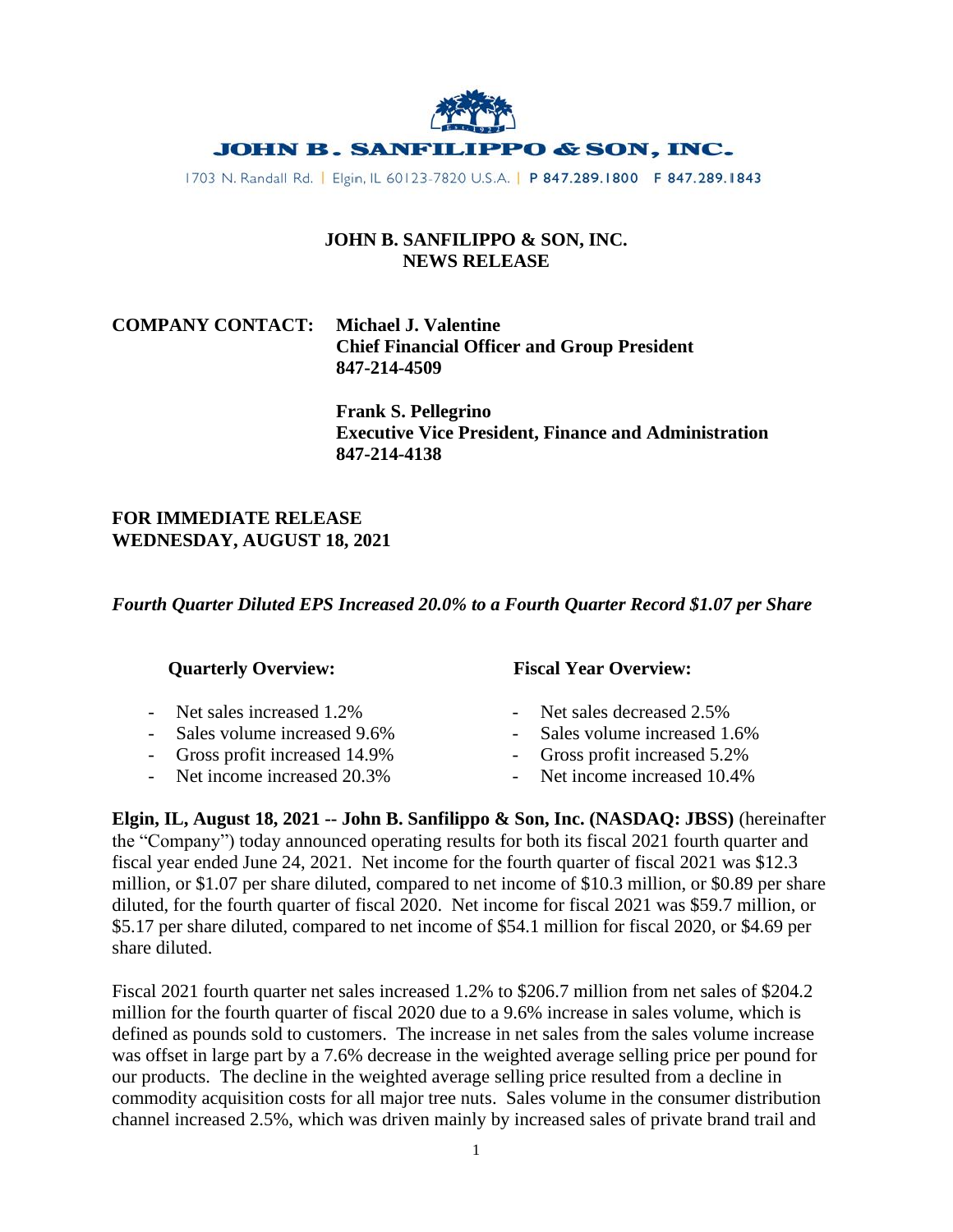snack mixes from new distribution at existing customers. Sales volume increases for *Orchard Valley Harvest* products and *Fisher* snack nuts also contributed to the sales volume increase in the consumer distribution channel. Sales volume in the consumer distribution channel accounted for 73.2% of total sales volume in the current fourth quarter. Sales volume increased 49.5% in the commercial ingredients distribution channel primarily due to a 117.1% increase in sales volume to food service customers. The increase in food service sales volume was attributable primarily to the lifting of indoor dining restrictions in restaurants. Sales volume increased 19.1% in the contract packaging distribution channel primarily due to the impact of increased foot traffic in convenience stores on a major customer's business in this channel.

Sales volume for our branded products in the consumer distribution channel changed as follows:

| <i>Fisher</i> recipe nuts     | $(38.9)\%$ |
|-------------------------------|------------|
| <b>Orchard Valley Harvest</b> | 23.1%      |
| <i>Fisher</i> snack nuts      | 6.9%       |
| Southern Style Nuts           | $(3.6)\%$  |

*The Fisher* recipe nut sales volume decline was primarily attributable to lost distribution primarily due to lost shelf space in favor of private brand products at one customer and competitive pricing pressure at another customer. The sales volume increase for our *Orchard Valley Harvest* brand resulted primarily from increased foot traffic in stores at a major customer in the apparel and home goods sector and increased promotional activity at another customer. The sales volume increase for *Fisher* snack nuts was mainly due to increased sales of inshell peanuts to a major customer in preparation for our discontinuance of that product line. The decline in sales volume for *Southern Style Nuts* resulted primarily from the discontinuance of an item at a major customer.

Fiscal 2021 net sales declined 2.5% to \$858.5 million from \$880.1 million for fiscal 2020, while sales volume increased 1.6%. The decline in net sales was attributable to a 4.0% decline in the weighted average selling price per pound for our products. As was the case in the quarterly comparison, the decline in the weighted average selling price for the fiscal year resulted from a decline in commodity acquisition costs for all major tree nuts. Sales volume increased 6.4% in the consumer distribution channel, which was primarily driven by increased sales of private brand trail mixes, snack mixes and snack nuts from new distribution at existing customers, a shift in consumer preferences to lower priced private brand products and growth in snacking as many consumers continue to purchase food for consumption at home. Increased sales of *Fisher* snack nuts also contributed to the sales volume increase in the consumer distribution channel. Sales volume declined 13.9% in the commercial ingredients distribution channel due to a 13.6% decline in sales volume in our foodservice business and a decline in sales of peanut crushing stock to peanut oil processors. The decline in food service sales volume was due to nationwide restrictions on indoor dining at restaurants and a decline in air travel due to COVID-19. Sales volume decreased 8.2% in the contract packaging channel primarily as a result of the impact of lower foot traffic in convenience stores on a major customer's business due to COVID-19.

Gross profit was \$46.8 million in the fourth quarter of fiscal 2021 compared to \$40.7 million for the fourth quarter of fiscal 2020. Gross profit margin, as a percentage of net sales, was 22.6% compared to 20.0% for the fourth quarter of fiscal 2020. The increases in gross profit and gross profit margin were due primarily to lower commodity acquisition costs for all major tree nuts and increased sales volume.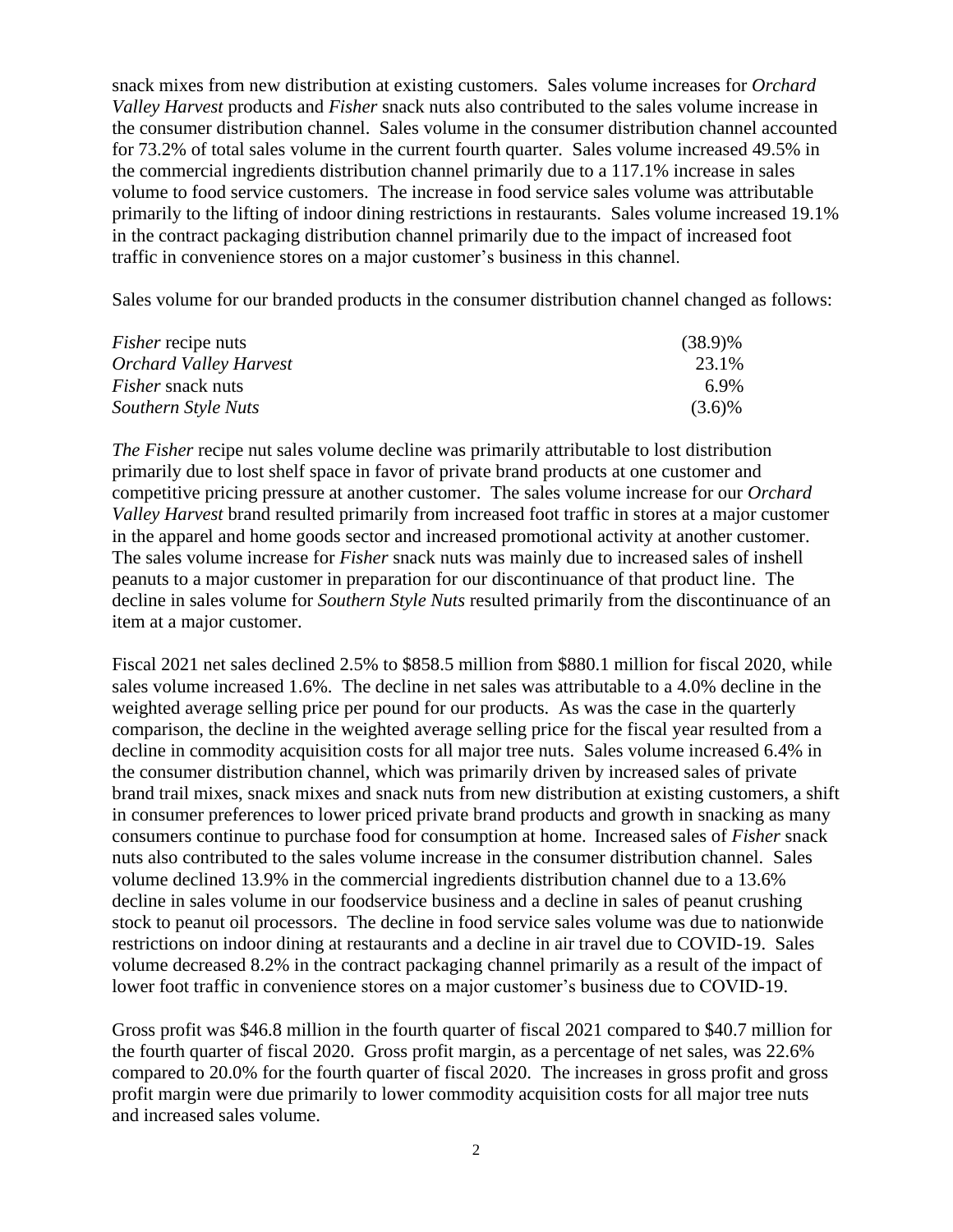Gross profit was \$185.0 million in fiscal 2021 compared to \$175.8 million in fiscal 2020. Gross profit margin increased to 21.5% of net sales for fiscal 2021 from 20.0% for fiscal 2020. The increases in gross profit and gross profit margin were also due primarily to lower commodity acquisition costs for all major tree nuts and increased sales volume.

Total operating expenses increased \$4.3 million, and total operating expenses, as a percentage of net sales, increased to 14.2% from 12.3% in the quarterly comparison. The increase in total operating expenses was mainly attributable to increased freight and incentive compensation expenses. Increased spending for consumer insight research and related consulting expenses also contributed to the increase in operating expenses, which was offset in part by lower advertising expense.

Total operating expenses increased \$2.6 million, and total operating expenses, as a percentage of net sales, increased to 11.6% from 11.0% in the fiscal year comparison. The increase in total operating expenses was attributable to increased freight expense. Increased spending for consumer insight research and related consulting expenses also contributed to the increase in total operating expenses. The increase in these expenses was offset in part by a reduction in advertising expense and a gain of \$2.3 million from the final insurance recovery related to a fire in our Garysburg, North Carolina facility, which occurred in the second quarter of fiscal 2020.

Interest expense for the fourth quarter of fiscal 2021 decreased to \$0.3 million from \$0.5 million for the fourth quarter of fiscal 2020. Interest expense decreased to \$1.4 million for fiscal 2021 from \$2.0 million for fiscal 2020. The decreases in interest expense in both comparisons resulted from lower average debt levels.

The value of total inventories on hand at the end of the current fourth quarter decreased \$24.1 million, or 14.0%, when compared to the value of total inventories on hand at the end of the fourth quarter of fiscal 2020. The decrease in the value of total inventories was primarily due to lower commodity acquisition costs for all major tree nuts and lower quantities of peanuts, pecans and finished goods. As a result of lower commodity acquisition costs, the weighted average cost per pound of raw nut and dried fruit input stocks on hand at the end of the current fourth quarter decreased 11.9%.

"As was the case in the previous two quarters, we again reported record net income and diluted earnings per share for the current fourth quarter. The record results were driven primarily by rebounds in our food service business and contract packaging distribution channel as many indoor dining restrictions were lifted throughout the country, and foot traffic increased in convenience stores, respectively," stated Jeffrey T. Sanfilippo, Chief Executive Officer. "We saw sales volume growth in the consumer distribution channel in this quarterly comparison, which built on the significant sales growth we enjoyed in last year's fourth quarter. This growth came from distribution gains at some of our private brand customers as we demonstrated our ability to maintain superior service and quality levels while facing challenges related to COVID-19 in fiscal 2020 and 2021 and numerous constraints in the global supply chain in the latter half of fiscal 2021," Mr. Sanfilippo noted. "At retail, *Fisher* recipe nut pound volume declined 33% in the quarter according to IRi Total U.S. – Multi Outlet market data. The decline in pound volume at retail was due to the same reasons cited in the sales volume discussion above. The total recipe nut category pound volume decreased 14%. Pound volume increased 6% in the quarter for our *Orchard Valley Harvest* brand due to increased distribution for multi-pack items,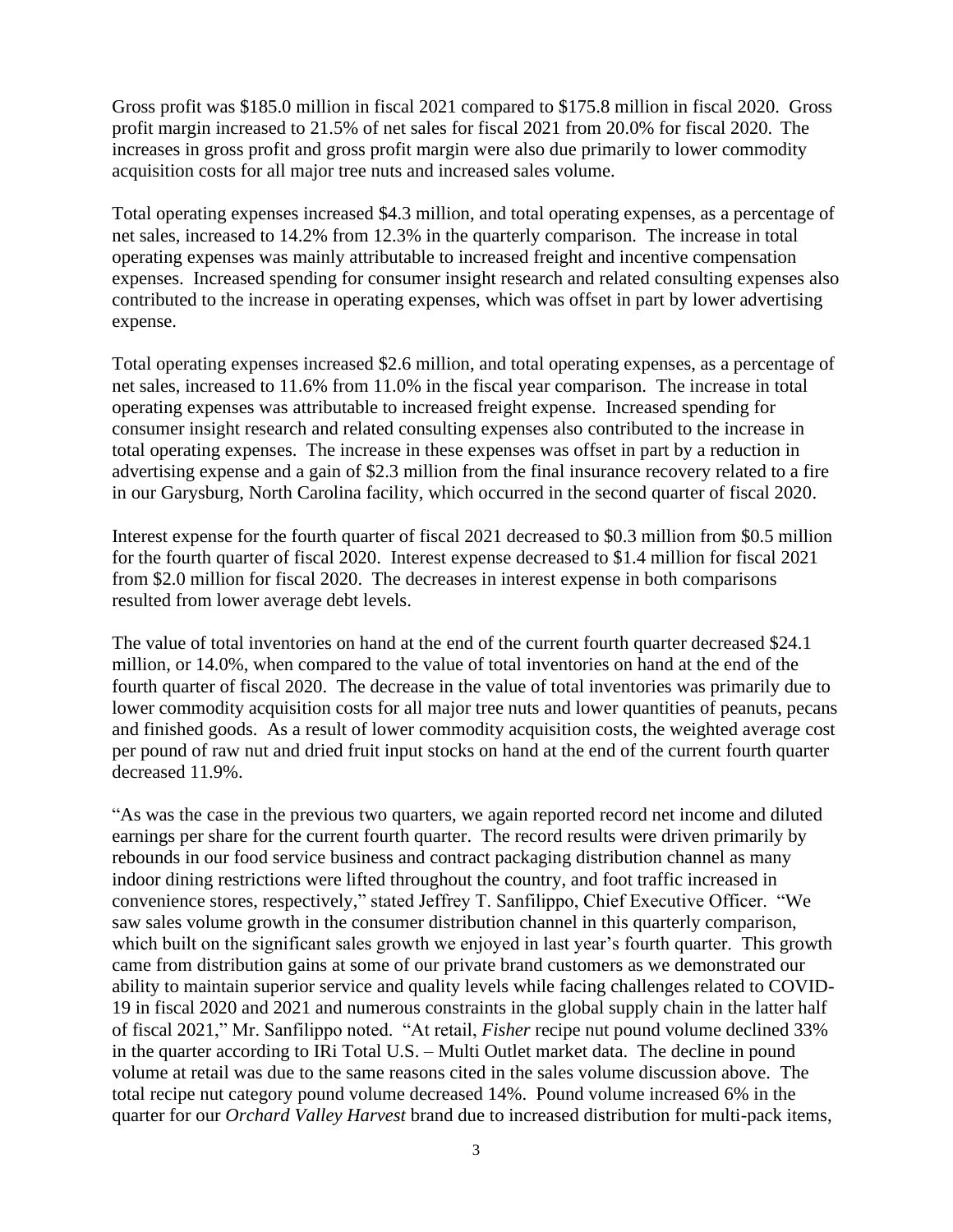while the total produce category pound volume increased 4% in the quarterly comparison. *Fisher* snack nut pound volume decreased 2% in the quarter due to a decline in distribution, while the total pound volume for the snack nut category declined 1%. Pound volume for our *Southern Style Nuts* brand increased 7% in the quarter due to increased promotional activity, while pound volume for the total trail and snack mix category increased 8% in the quarterly comparison," Mr. Sanfilippo stated. "In fiscal 2020 and 2021, we added many new members from large food and beverage companies to our sales, brand marketing, innovation and consumer insights teams as we start our journey to reinvent and reinvigorate our brands. We also increased our investment in consumer insights in the current fourth quarter, as we noted above. With these teams largely in place, we plan on making additional investments in consumer insights, consumer research and product innovation and development in fiscal 2022," stated Mr. Sanfilippo. "Mainly as a result of record earnings performance over the last three quarters, we raised our annual regular dividend 7.7% to \$0.70 per share and supplemented that with a special dividend of \$2.30 per share, both of which will be paid to our stockholders on August 25, 2021." Mr. Sanfilippo concluded.

The Company will host an investor conference call and webcast on Thursday, August 19, 2021, at 10:00 a.m. Eastern (9:00 a.m. Central) to discuss these results. To participate in the call via telephone, dial 1-844-536-5471 from the U.S. or 1-614-999-9317 internationally and enter the participant passcode of 2288426. This call is being webcast by Intrado Digital Media and can be accessed at the Company's website at [www.jbssinc.com.](http://www.jbssinc.com/)

Some of the statements in this release are forward-looking. These forward-looking statements may be generally identified by the use of forward-looking words and phrases such as "will", "intends", "may", "believes", "anticipates", "should" and "expects" and are based on the Company's current expectations or beliefs concerning future events and involve risks and uncertainties. Consequently, the Company's actual results could differ materially. The Company undertakes no obligation to update publicly or otherwise revise any forward-looking statements, whether as a result of new information, future events or other factors that affect the subject of these statements, except where expressly required to do so by law. Among the factors that could cause results to differ materially from current expectations are: (i) sales activity for the Company's products, such as a decline in sales to one or more key customers (of branded products, private label products or otherwise), or to customers generally, in some or all channels, a change in product mix to lower price products, a decline in sales of private brand products or changing consumer preferences including a shift from higher margin products to lower margin products; (ii) changes in the availability and costs of raw materials and ingredients and the impact of fixed price commitments with customers; (iii) the ability to pass on price increases to customers if commodity costs rise and the potential for a negative impact on demand for, and sales of, our products from price increases; (iv) the ability to measure and estimate bulk inventory, fluctuations in the value and quantity of the Company's nut inventories due to fluctuations in the market prices of nuts and bulk inventory estimation adjustments, respectively; (v) the Company's ability to appropriately respond to, or lessen the negative impact of, competitive and pricing pressures including competition in the recipe nut category; (vi) losses associated with product recalls, product contamination, food labeling or other food safety issues, or the potential for lost sales or product liability if customers lose confidence in the safety of the Company's products or in nuts or nut products in general, or are harmed as a result of using the Company's products; (vii) the ability of the Company to control costs and manage shortages in areas such as transportation and labor; (viii) uncertainty in economic conditions, including the potential for inflation or economic downturn, particularly in light of COVID-19; (ix) the timing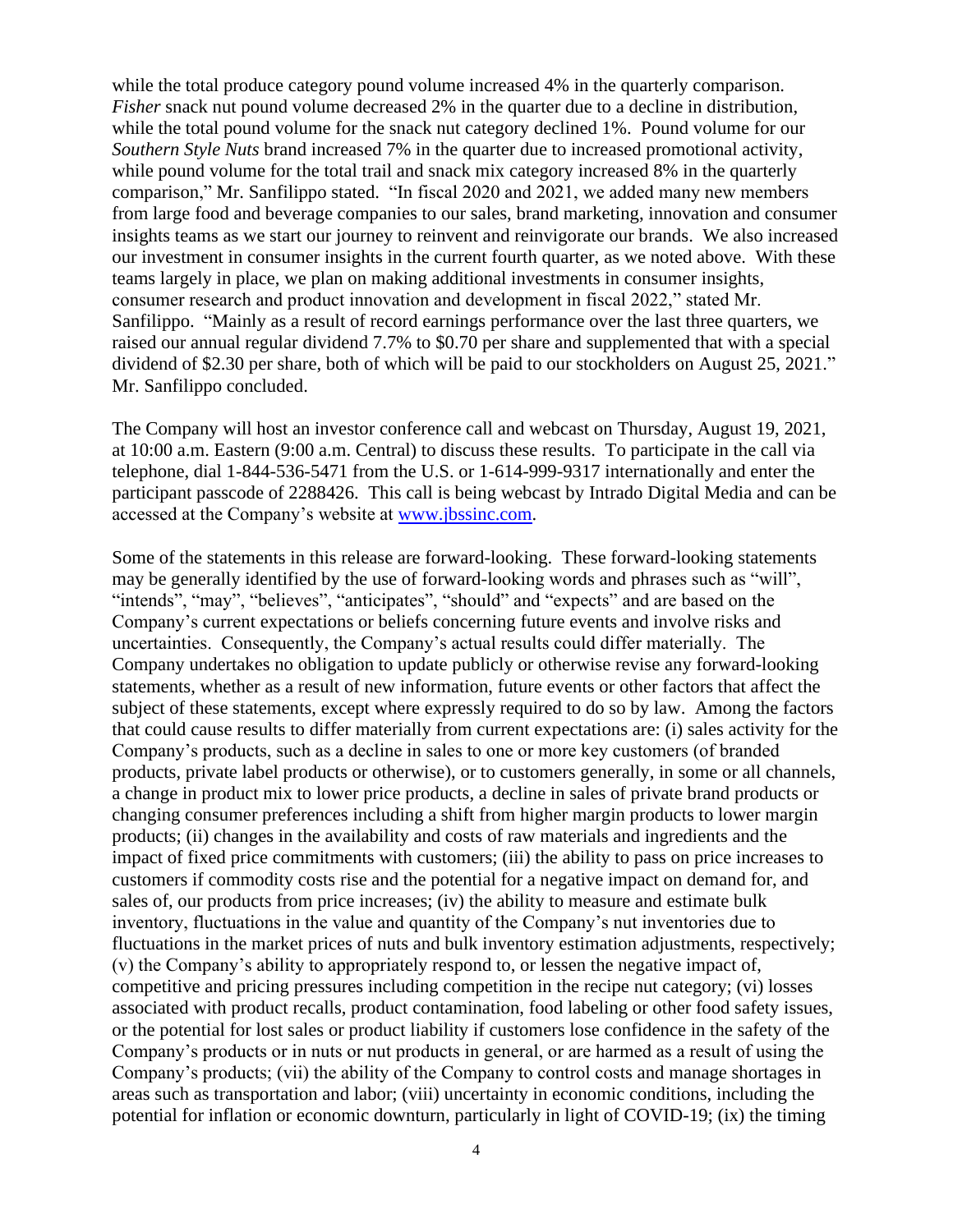and occurrence (or nonoccurrence) of other transactions and events which may be subject to circumstances beyond the Company's control; (x) the adverse effect of labor unrest or disputes, litigation and/or legal settlements, including potential unfavorable outcomes exceeding any amounts accrued; (xi) losses due to significant disruptions at any of our production or processing facilities or employee unavailability due to labor shortages, illness or quarantine; (xii) the ability to implement our Strategic Plan, including growing our branded and private brand product sales and expanding into alternative sales channels; (xiii) technology disruptions or failures, (xiv) the inability to protect the Company's brand value, intellectual property or avoid intellectual property disputes; (xv) the Company's ability to manage successfully the price gap between its private brand products and those of its branded competitors; (xvi) our ability to manage the impacts of changing weather patterns on raw material availability due to climate change and (xvii) the ability of the Company to respond to or manage the outbreak of COVID-19 or other infectious diseases and the various implications thereof.

John B. Sanfilippo & Son, Inc. is a processor, packager, marketer and distributor of nut and dried fruit based products that are sold under a variety of private brands and under the Company's *Fisher®, Orchard Valley Harvest®, Squirrel Brand®*, *Southern Style Nuts®* and *Sunshine Country®* brand name.

-more-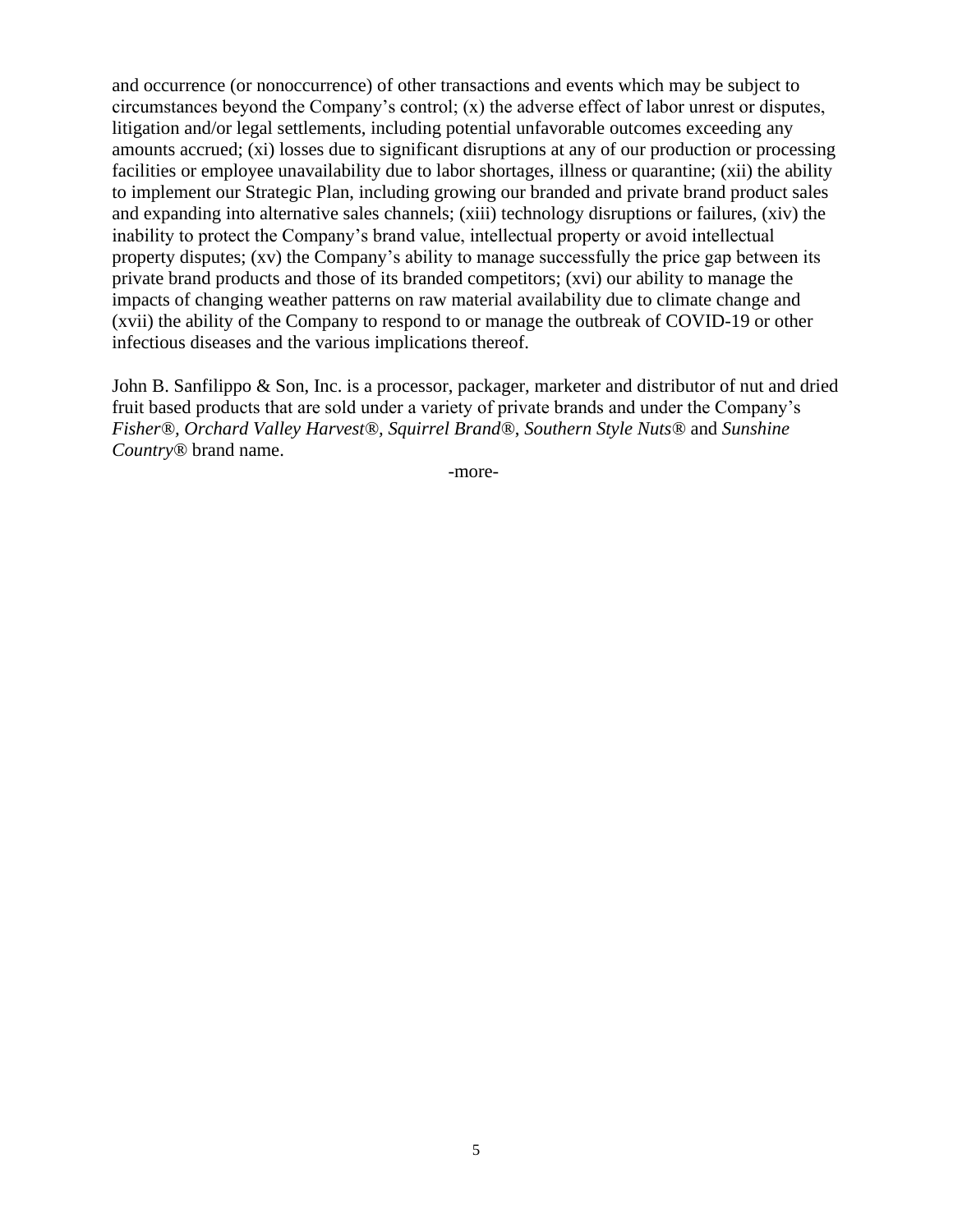### **JOHN B. SANFILIPPO & SON, INC. CONDENSED CONSOLIDATED STATEMENTS OF OPERATIONS**

(Unaudited)

(Dollars in thousands, except earnings per share)

|                                       | <b>For the Quarter Ended</b> |                         |    | <b>For the Year Ended</b> |              |                         |              |                  |
|---------------------------------------|------------------------------|-------------------------|----|---------------------------|--------------|-------------------------|--------------|------------------|
|                                       |                              | <b>June 24,</b><br>2021 |    | <b>June 25,</b><br>2020   |              | <b>June 24,</b><br>2021 |              | June 25,<br>2020 |
| Net sales                             | \$                           | 206,742                 | \$ | 204,199                   | $\mathbb{S}$ | 858,482                 | $\mathbb{S}$ | 880,092          |
| Cost of sales                         |                              | 159,928                 |    | 163,457                   |              | 673,495                 |              | 704,317          |
| Gross profit                          |                              | 46,814                  |    | 40,742                    |              | 184,987                 |              | 175,775          |
| Operating expenses:                   |                              |                         |    |                           |              |                         |              |                  |
| Selling expenses                      |                              | 18,152                  |    | 15,217                    |              | 63,020                  |              | 59,312           |
| Administrative expenses               |                              | 11,250                  |    | 9,903                     |              | 36,789                  |              | 37,916           |
| Total operating expenses              |                              | 29,402                  |    | 25,120                    |              | 99,809                  |              | 97,228           |
| Income from operations                |                              | 17,412                  |    | 15,622                    |              | 85,178                  |              | 78,547           |
| Other expense:                        |                              |                         |    |                           |              |                         |              |                  |
| Interest expense                      |                              | 306                     |    | 470                       |              | 1,441                   |              | 2,005            |
| Rental and miscellaneous expense, net |                              | 223                     |    | 579                       |              | 1,399                   |              | 1,565            |
| Other expense                         |                              | 630                     |    | 567                       |              | 2,519                   |              | 2,266            |
| Total other expense, net              |                              | 1,159                   |    | 1,616                     |              | 5,359                   |              | 5,836            |
| Income before income taxes            |                              | 16,253                  |    | 14,006                    |              | 79,819                  |              | 72,711           |
| Income tax expense                    |                              | 3,910                   |    | 3,749                     |              | 20,078                  |              | 18,601           |
| Net income                            | \$                           | 12,343                  | \$ | 10,257                    | \$           | 59,741                  | \$           | 54,110           |
| Basic earnings per common share       | \$                           | 1.07                    | \$ | 0.89                      | \$           | 5.19                    | \$           | 4.72             |
| Diluted earnings per common share     | \$                           | 1.07                    | \$ | 0.89                      | \$           | 5.17                    | \$           | 4.69             |
| Cash dividend declared per share      |                              |                         |    |                           |              | 5.00                    |              | 6.00             |
| Weighted average shares outstanding   |                              |                         |    |                           |              |                         |              |                  |
| -- Basic                              |                              | 11,515,465              |    | 11,476,913                |              | 11,500,494              |              | 11,463,968       |
| -- Diluted                            |                              | 11,578,991              |    | 11,543,160                |              | 11,559,280              |              | 11,536,791       |
|                                       |                              |                         |    |                           |              |                         |              |                  |